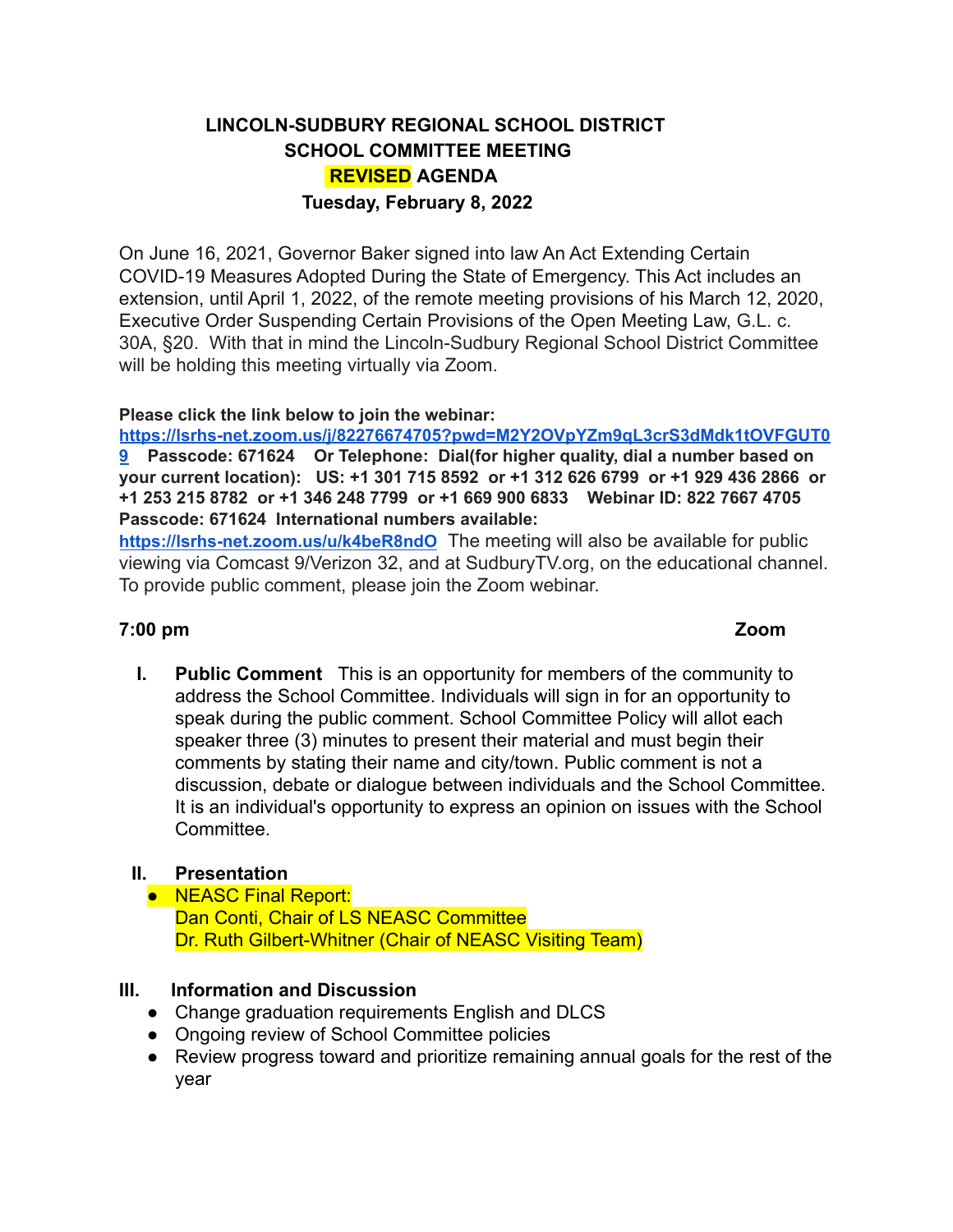## **IV. Student Representative Report**

## **V. METCO Parent Representative Report**

- **VI. Teachers' Association Report**
- **VII. Chairperson and Liaison Reports** Select subcommittees updates:
	- Finance Committee
	- Superintendent/Principal Evaluation Committee

#### **VIII. Superintendent/Principal Report**

• COVID Related Updates Testing Options Updated DESE Protocols Mask Requirement

General Updates

#### **IX. Director of Finance and Operations Report**

● General updates

### **X. Action Items**

- Vote: LS School Committee Policy Section D, as revised
- Vote: LS Graduation Requirement changes
- Vote: Approve FY23 Budget
- Vote: School Choice
- Vote: School Bus Bid 2023-2025
- Vouchers 1081-1086

#### **XI. Approval of Minutes**

● Approval of minutes for December 22, 2021, January 11, and January 25, 2022

#### **XII. Future Agenda Items**

Review of social emotional services at LS (3/1)

**XIII. Public Comment** This is an opportunity for members of the community to address the School Committee. Individuals will sign in for an opportunity to speak during the public comment. School Committee Policy will allot each speaker three (3) minutes to present their material and must begin their comments by stating their name